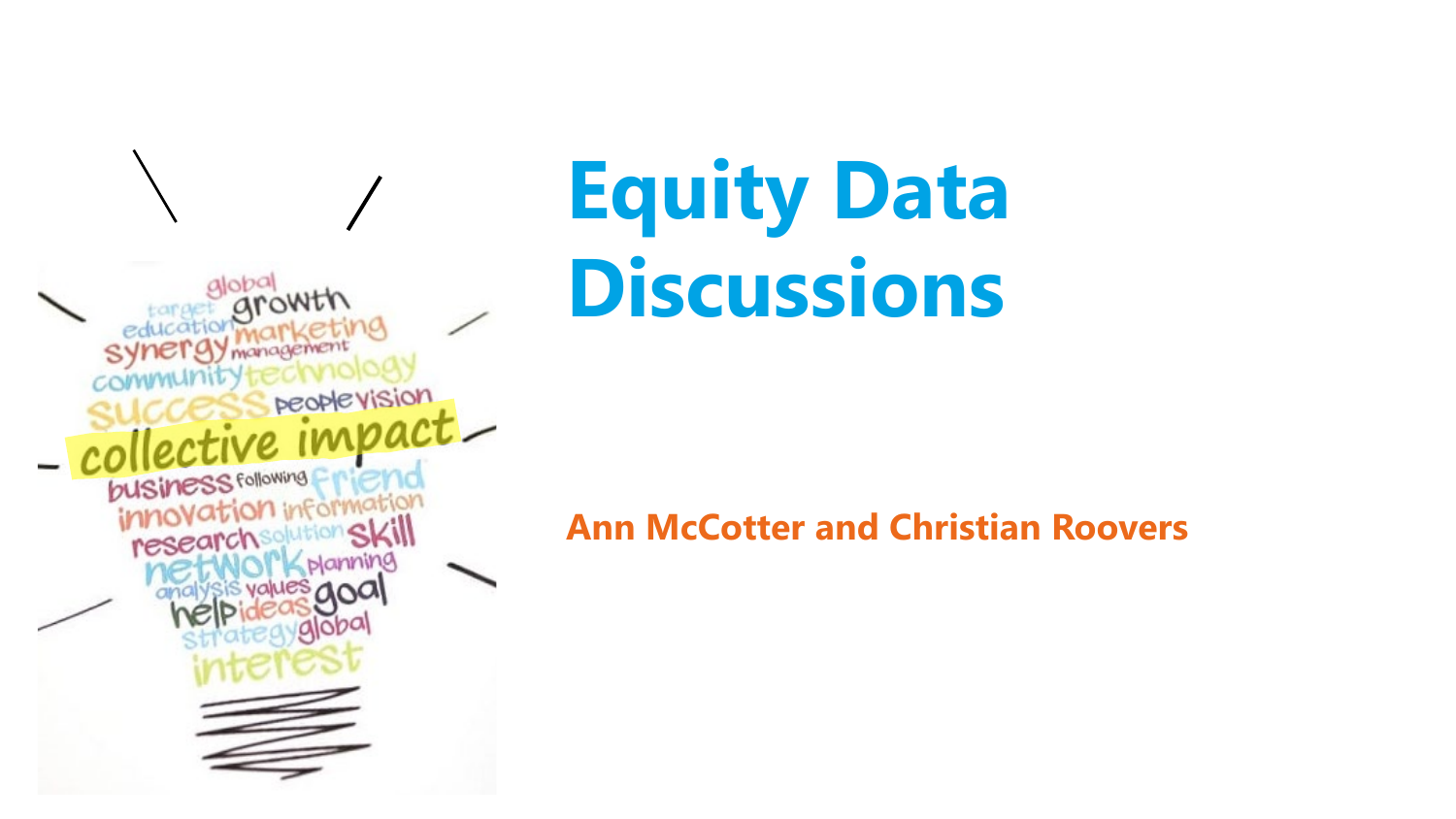**What:** DEWS (Dropout Early Warning System) and High School Completion

## **Why:**

- Awareness is the first step in the change process
- The Graduation Task Force (GTF) is working to reduce the equity gaps and achieve a 100% high school graduation rate in Brown County
- We want to hear your perspectives on what is driving the outcomes/data

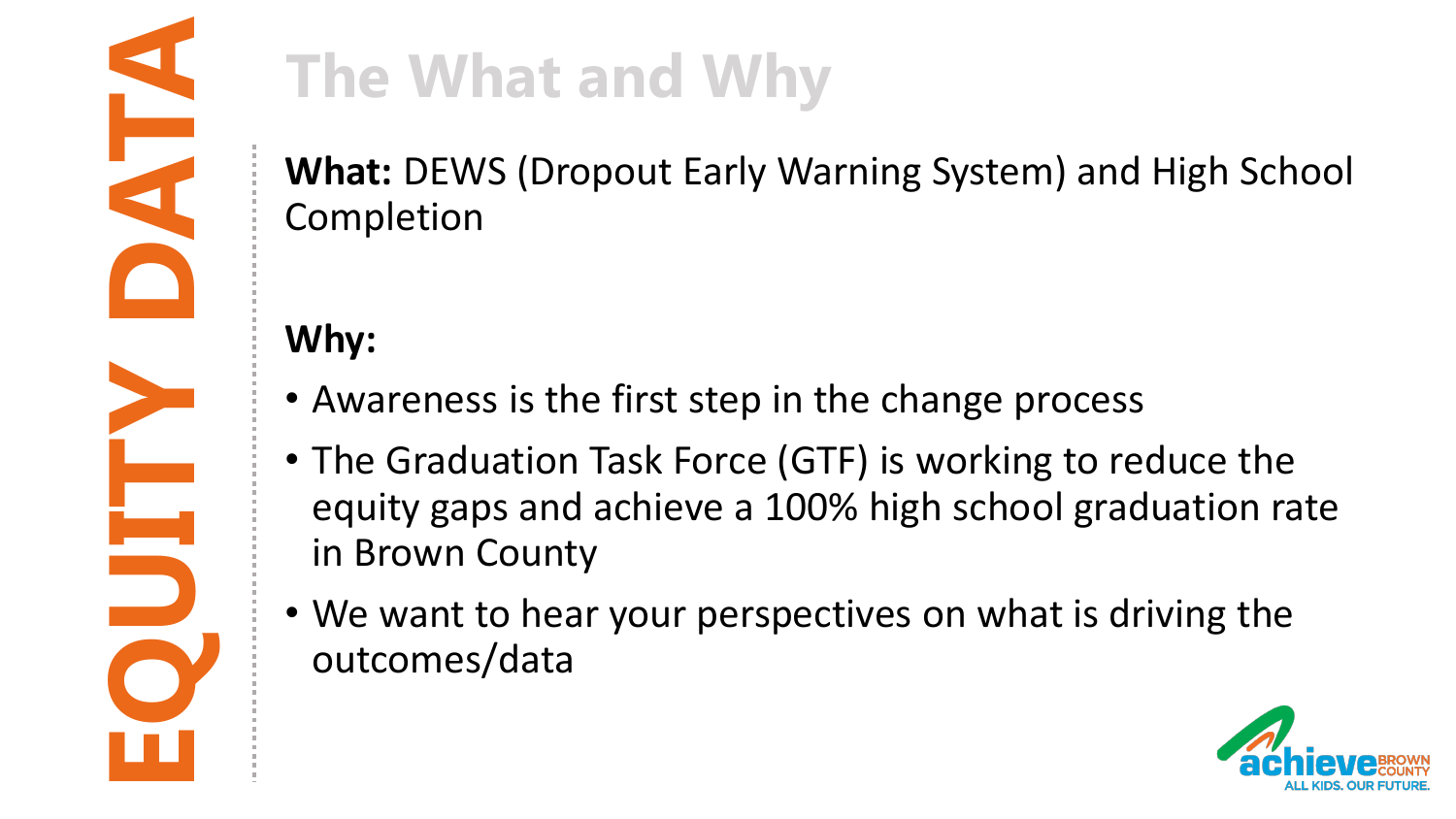

When the percentage of students with high-risk DEWS scores is averaged across years, there is a 30-percentage point equity gap between white and BIPOC students.

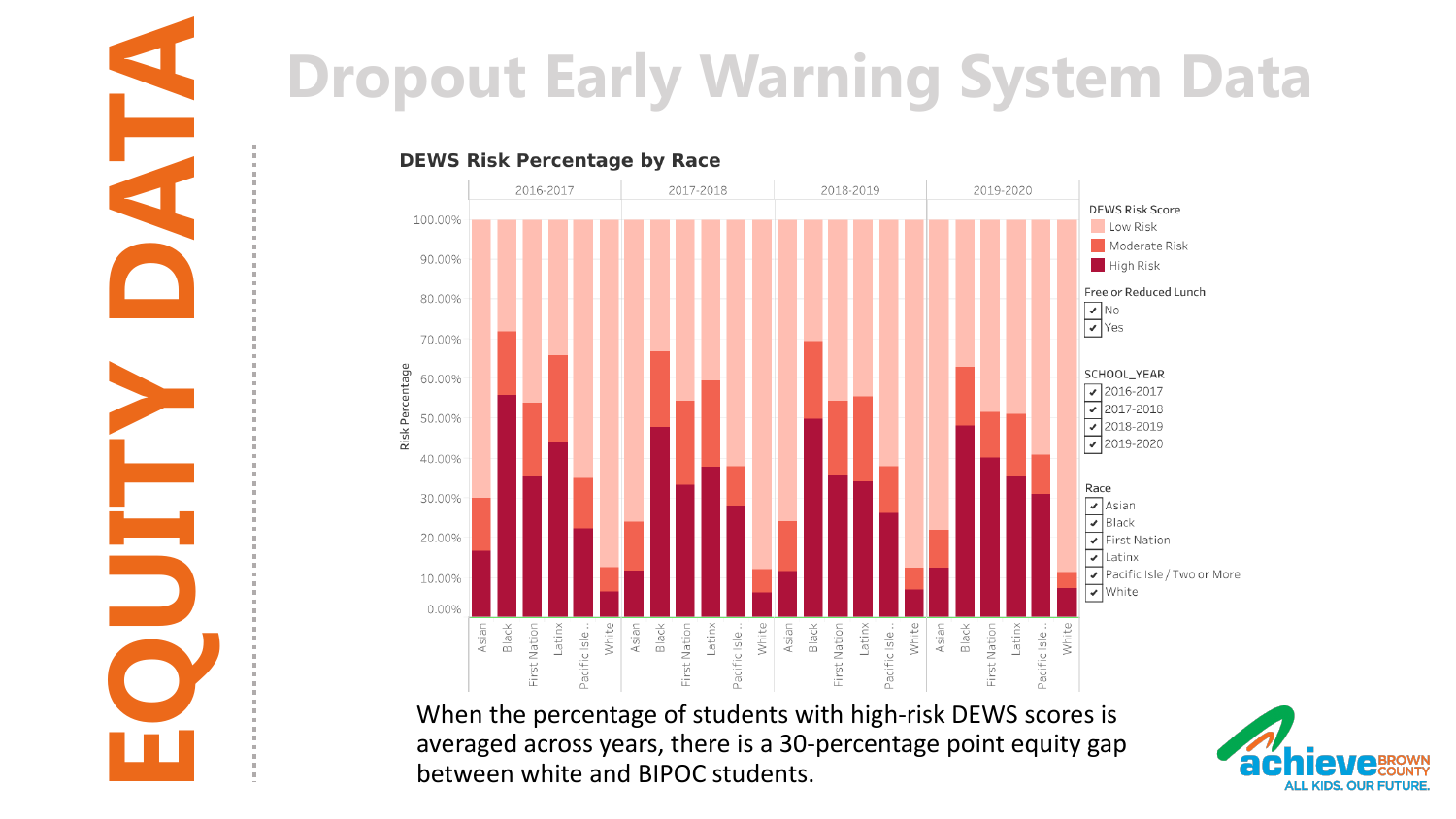

The number of Latino students at moderate- or high-risk is decreasing since 2016-2017. This trend is statistically significant.

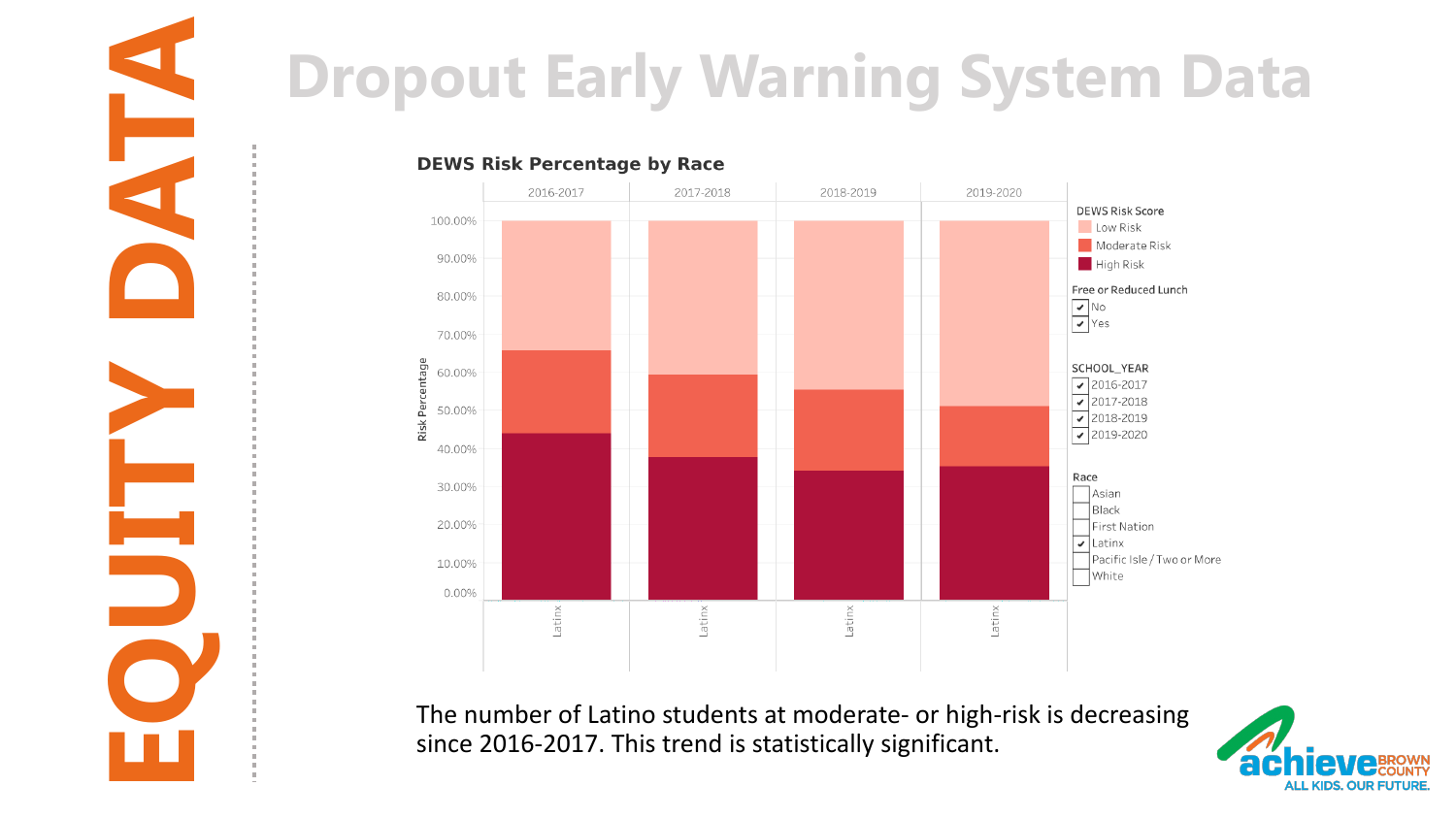





DEWS scores differ significantly by Free and Reduced Lunch status. Among students who qualify for Free and Reduced Lunch, there are still significant differences by race.

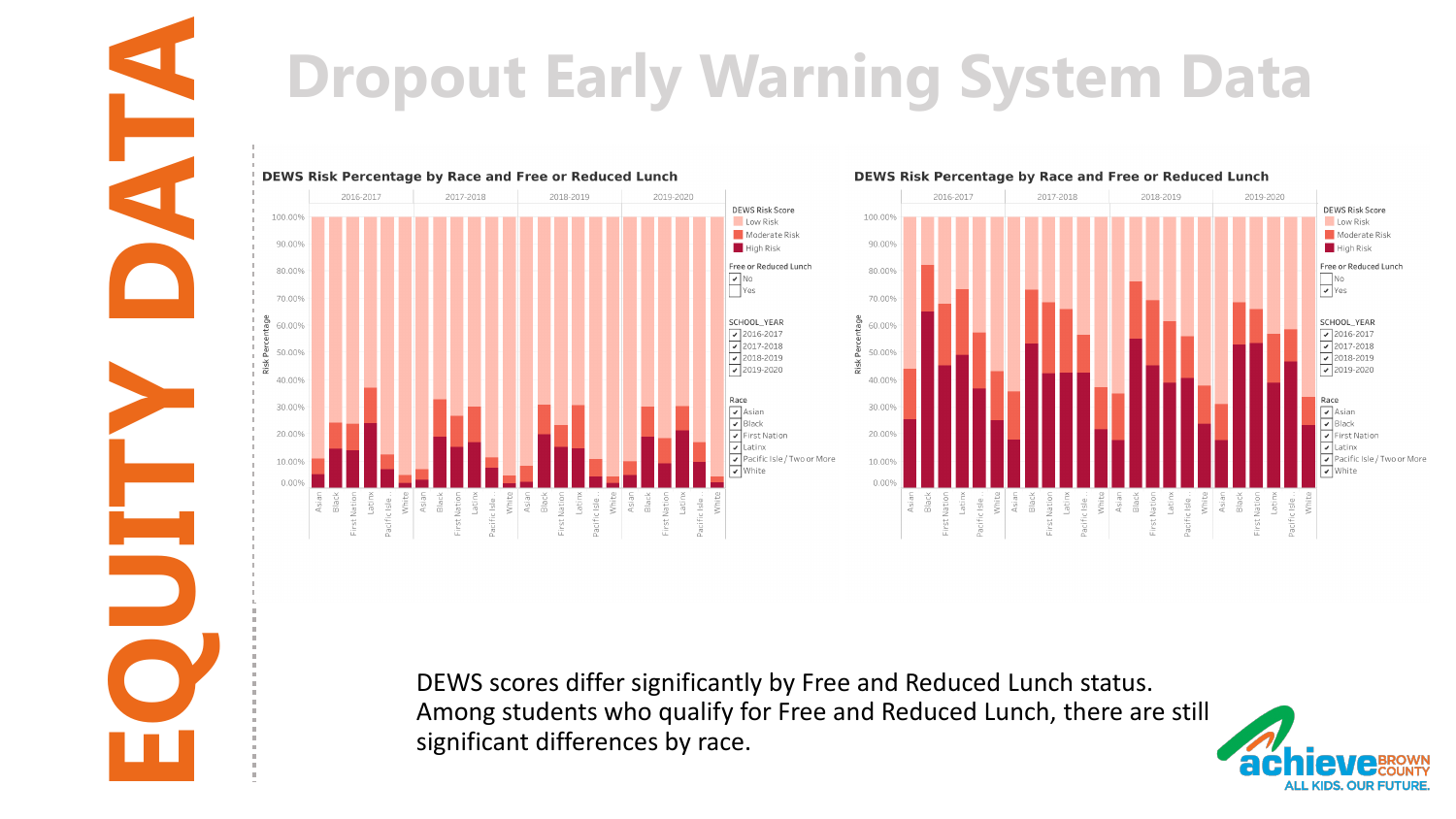

## **What insights and perspectives do you have on the DEWS data?**

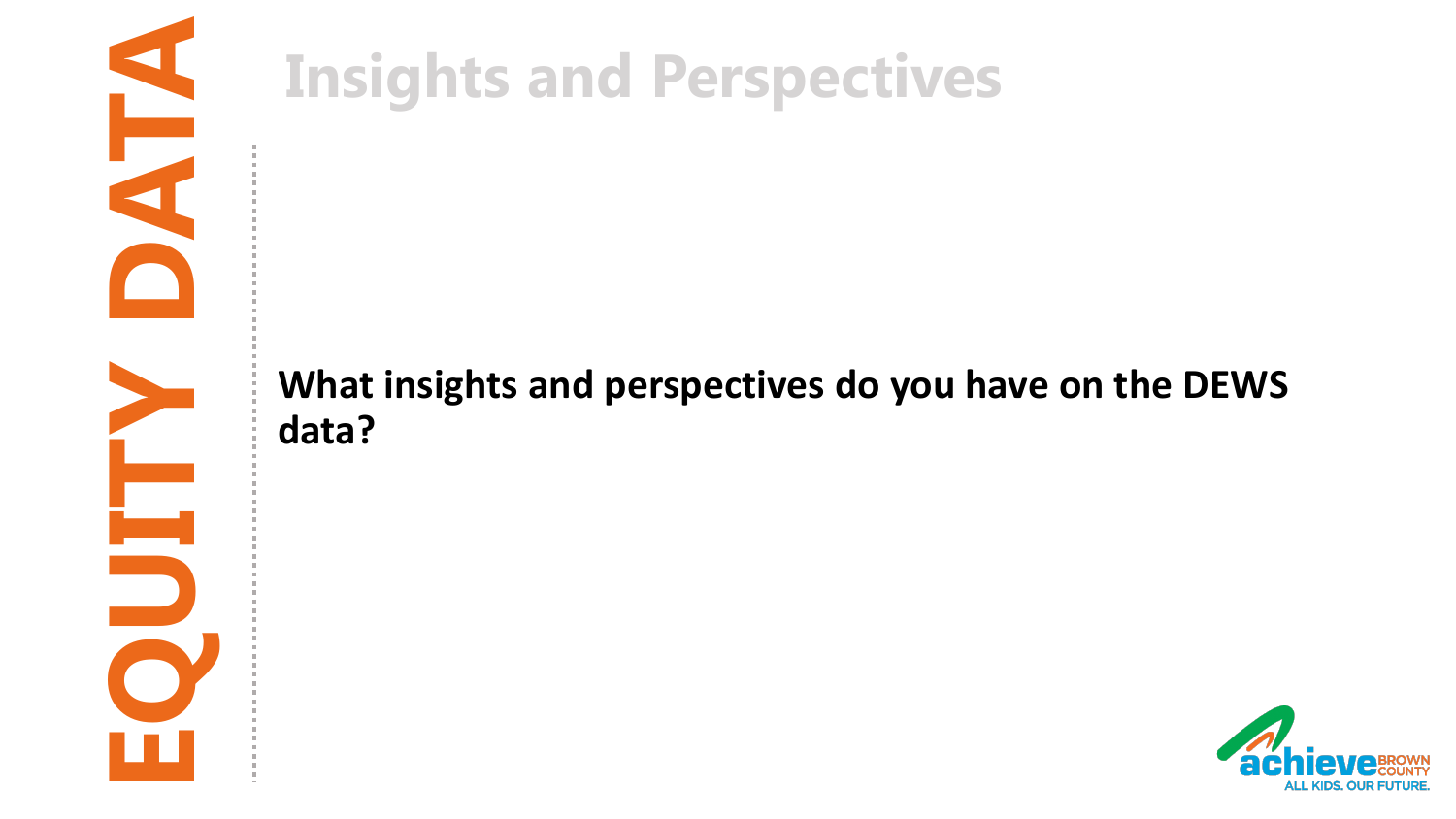

All differences in these trends are significant due to the large number of students in Brown County and Wisconsin.

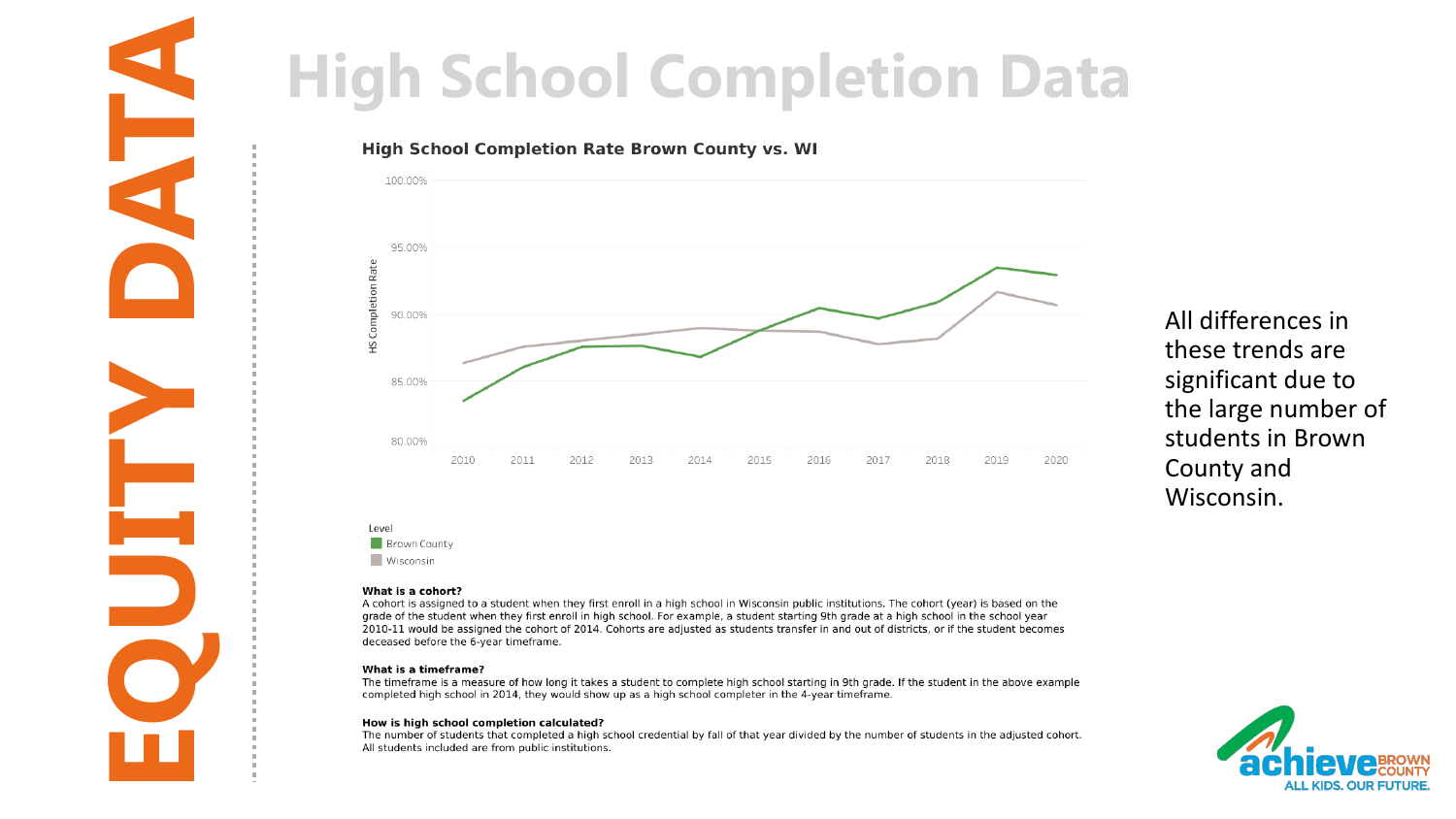

# **Excessed Completion Data**<br> **EQUITY DEPARTMENT OF A RECORD COMPLETED DATA**<br> **EQUITY OF A RECORD COMPLETED DATA**<br> **EQUITY OF A RECORD COMPLETED DATA**<br> **EXCESSED A RECORD COMPLETED DATA**<br>
There is a 9-percentage point equity

There is a 9-percentage point equity gap between white and BIPOC high school graduation rates averaged across all years.

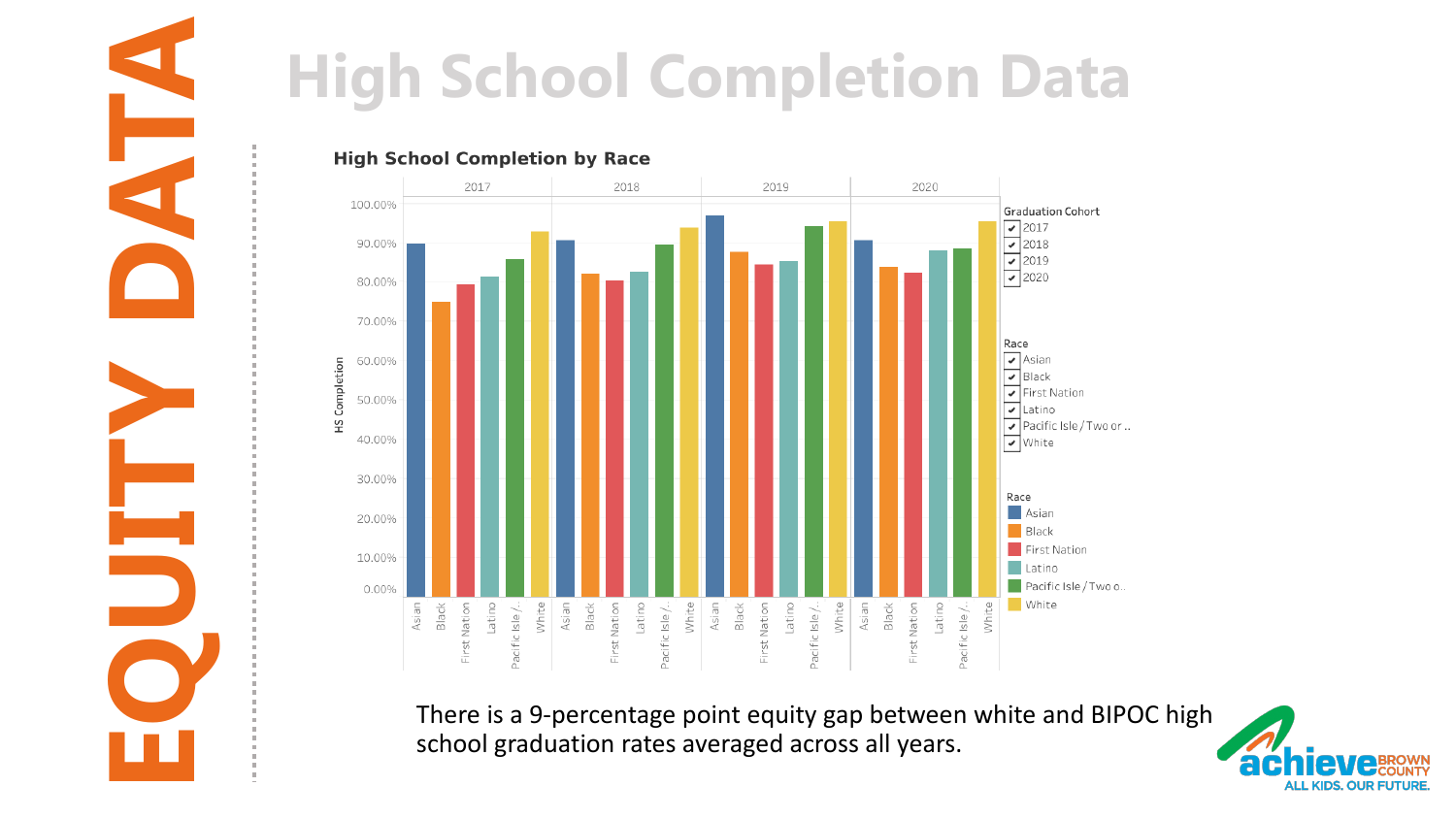

# **Exchanged Completion Data**<br> **EQUITY DATA**<br> **EQUITY DATA**<br> **EQUITY DATA**<br> **EQUITY DATA**<br>
<br> **EQUITY DATA**<br>
<br> **EQUITY DATA**<br>
<br>
The strongest trend for HS Completion is among Latino students. Alt<br>
this trend is not statistica

The strongest trend for HS Completion is among Latino students. Although this trend is not statistically significant, it is still relatively strong.

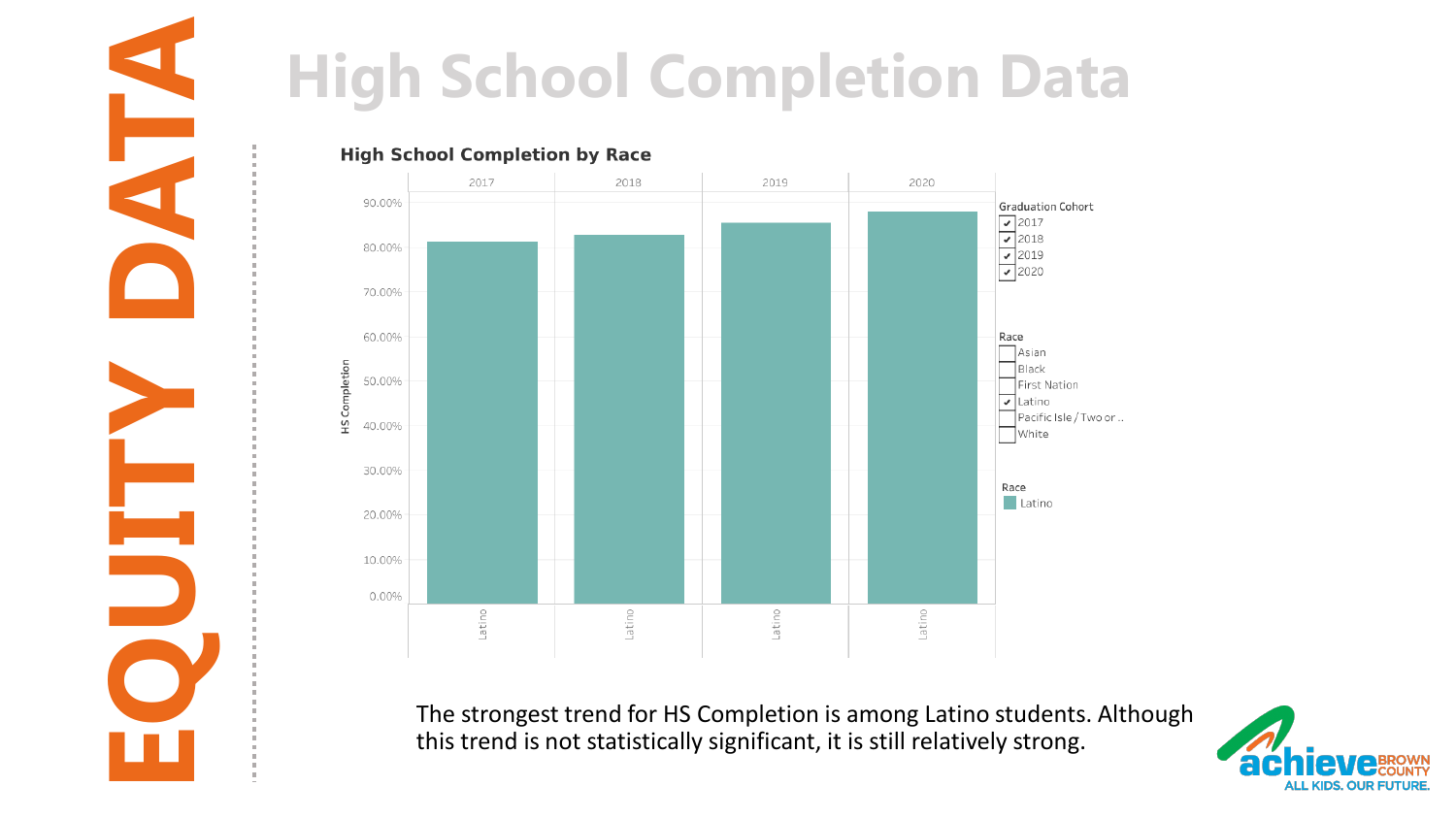

There is a 10-percentage point difference in high school completion based on Free and Reduced Lunch status.